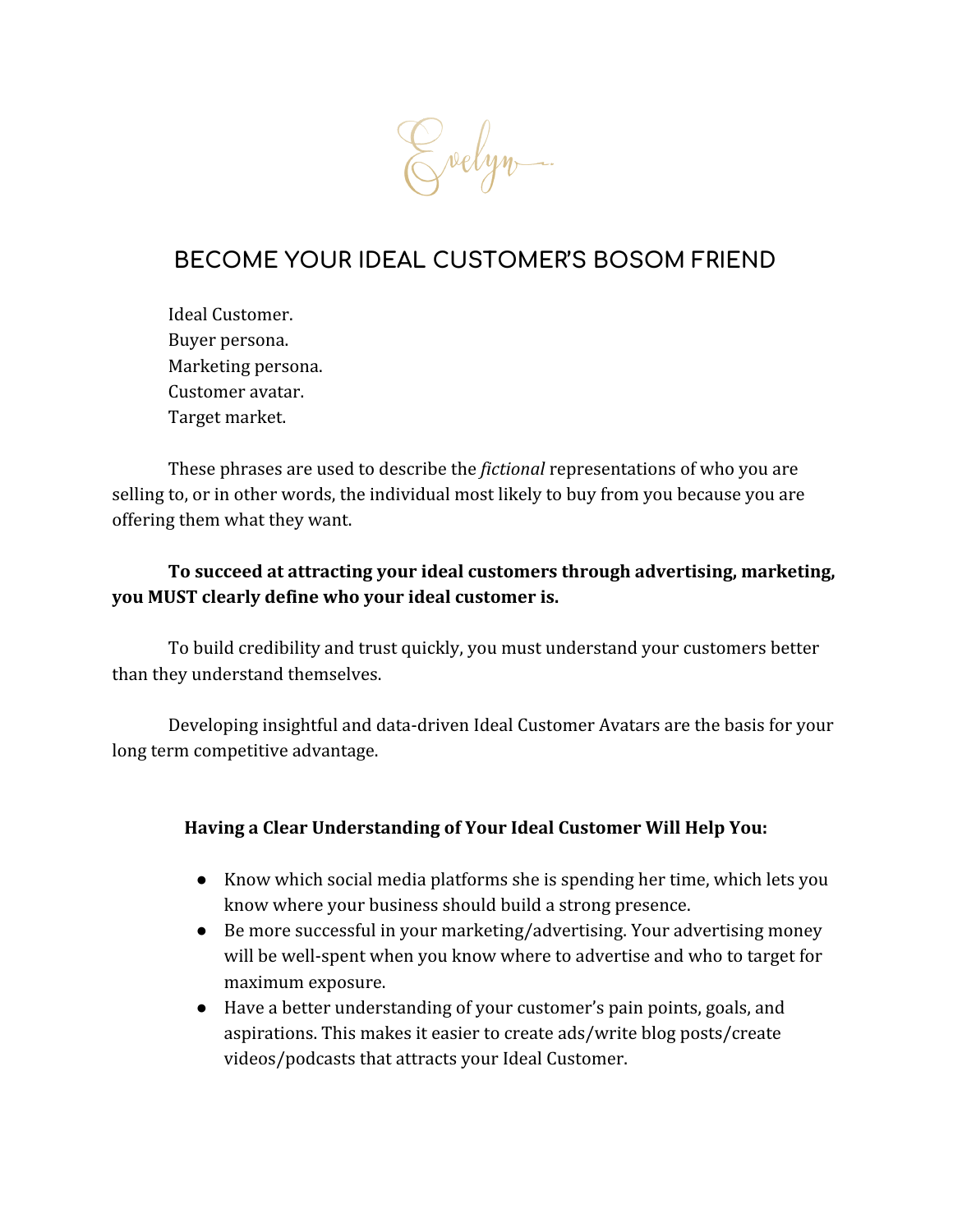● Develop and create better products/services because you are able to anticipate your Ideal Customers' needs, behaviors, and concerns.

So, having a clearly defined avatar is important; the question is, "How do I create one?"

#### **First, What if You Want/Have Multiple Ideal Customers?**

There's nothing wrong with having multiple Ideal Customers. In fact, many entrepreneurs will have more than one Ideal Customer, especially if they offer more than one product or service.

The best way to define your Ideal Customer is to define them one at a time. I would suggest that you start with the customers that you believe will bring you the most profit.

Through this process, you may find yourself realizing that your business is too broad and that you tighten up your product/service offering in order to really develop your niche and position yourself to deliver your best to that market.

#### **Not My Customers Avatars**

Creating a "Not My Customer Avatar" can be as beneficial as creating your customer avatar. A Not My Customer Avatar is a generalized representation of the persona that you don't want as a client/customer (example: difficult clients, slow or non-paying clients, clients who aren't ready to make changes, etc.).

Also, having clarity on who you don't want as a client can make it easier to know who you do want as a client. For the Not My Customer Avatar, think of all the things you don't want in a customer. Think of personal characteristics and the reasons why they weren't a good fit for your product/service.

# **Ideal Customer Demographics**

IC Demographics are the "dry facts" about your IC. The more details you provide here, the more information you can use to find this person using demographic tools such as Facebook's Audience Insights or targeting options in Google AdWords.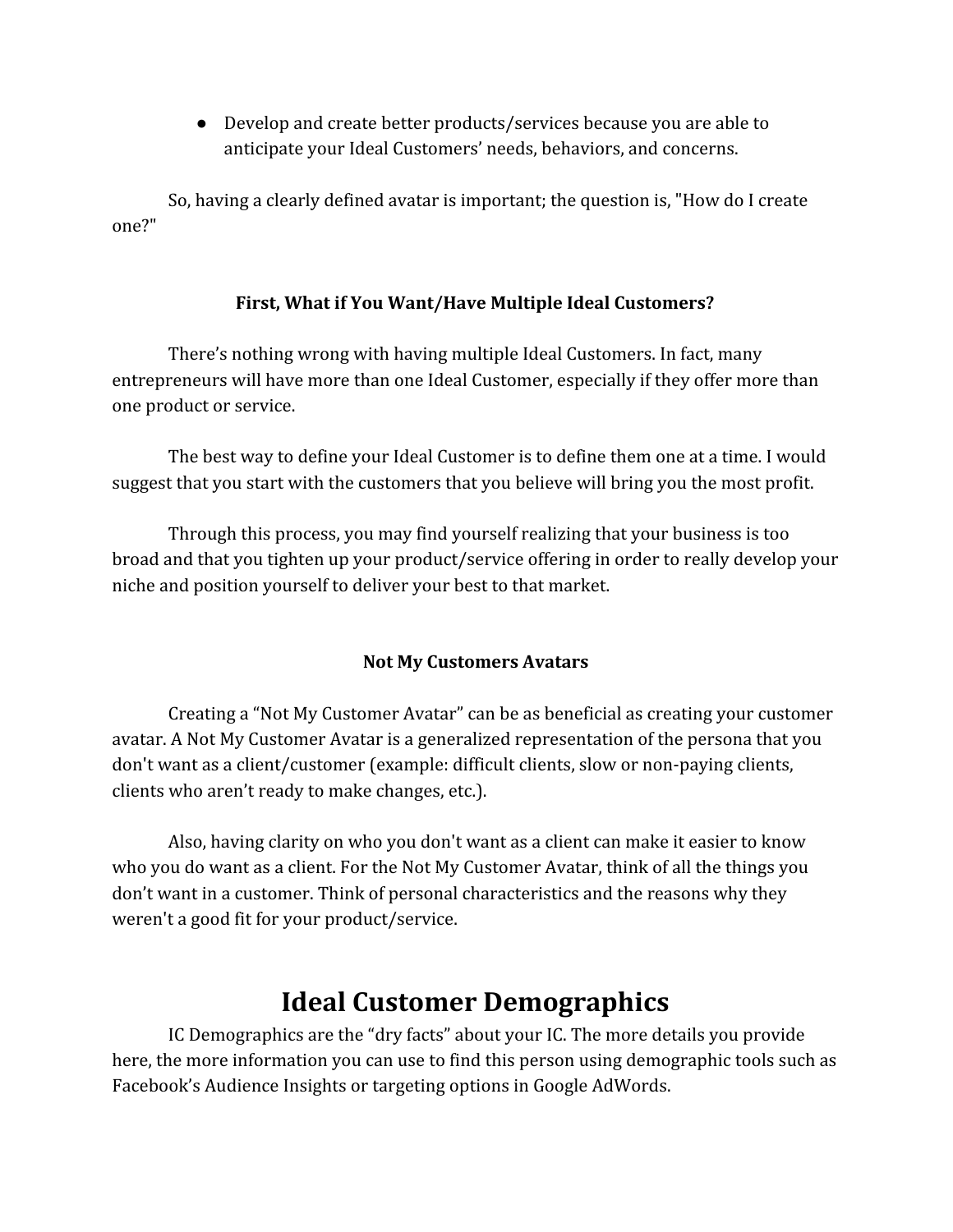#### **Ideal Customer Demographics Include the Following Subcategories:**

- 1. General (Age, sex, marital status, employment, etc.)
- 2. Social Behavior (Where they hang out online, what clubs they belong to, etc.)
- 3. Objections (why they wouldn't buy from you).

#### **Ideal Customer General Demographics**

Is your IC male or female?

How old is your IC?

Is your ID married?

Does your IC have children?

Where does your IC live?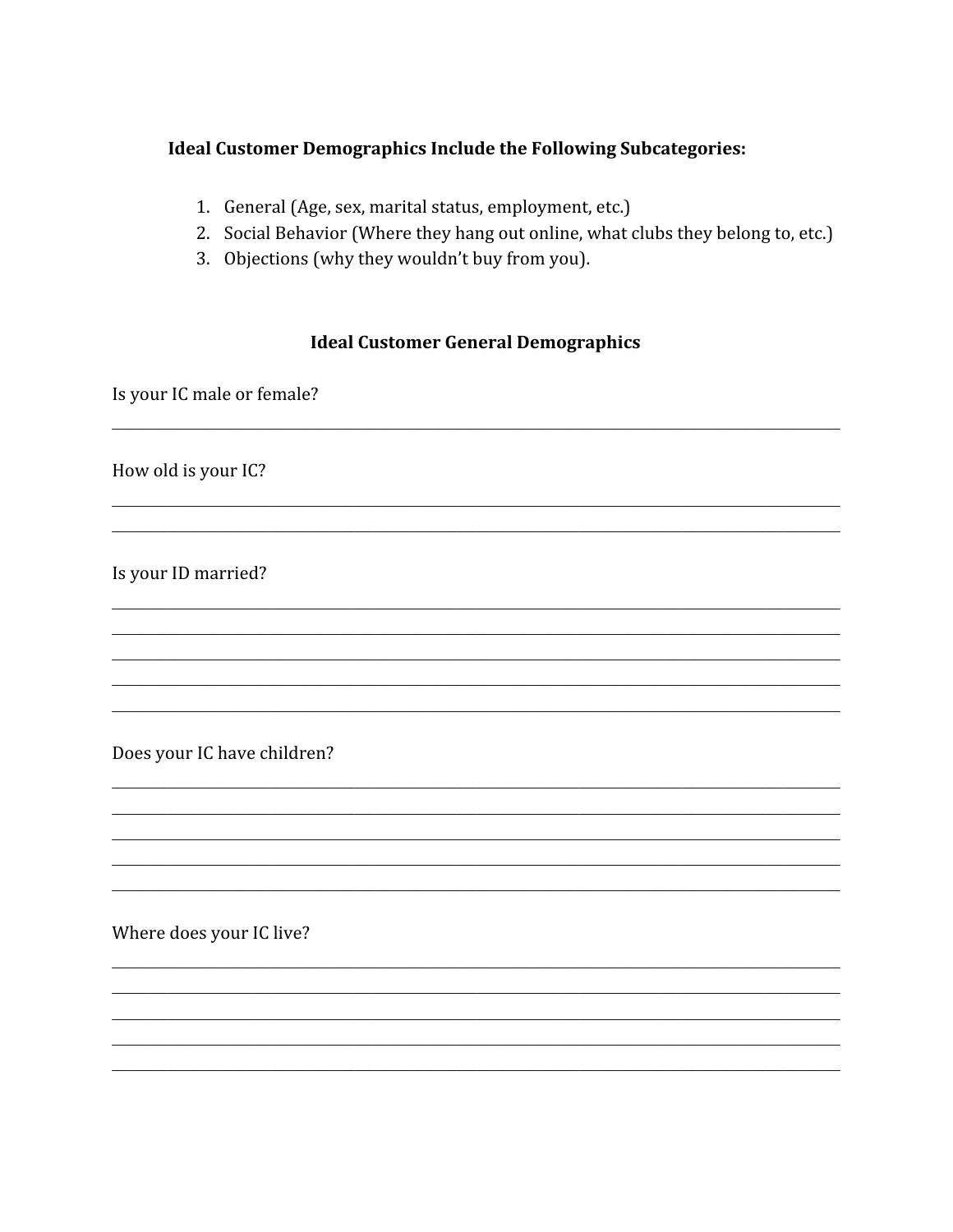What is your IC's job title?

How much does your IC earn? What socioeconomic class are they a part of?

Is your IC self-employed? Have a job? A home-maker?

What is your IC's highest level of education?

#### **Ideal Customer Social Behavior**

These questions are important to answer so you can know exactly how you're going to reach your IC. It's not enough to say, "they're on Facebook." They may be on Facebook, but are they active on Facebook? Are they in groups? Do they follow certain pages?

When you know which magazine your IC reads, which conferences they attend, and which associations they're part of, you can usually reach them by advertising in the entities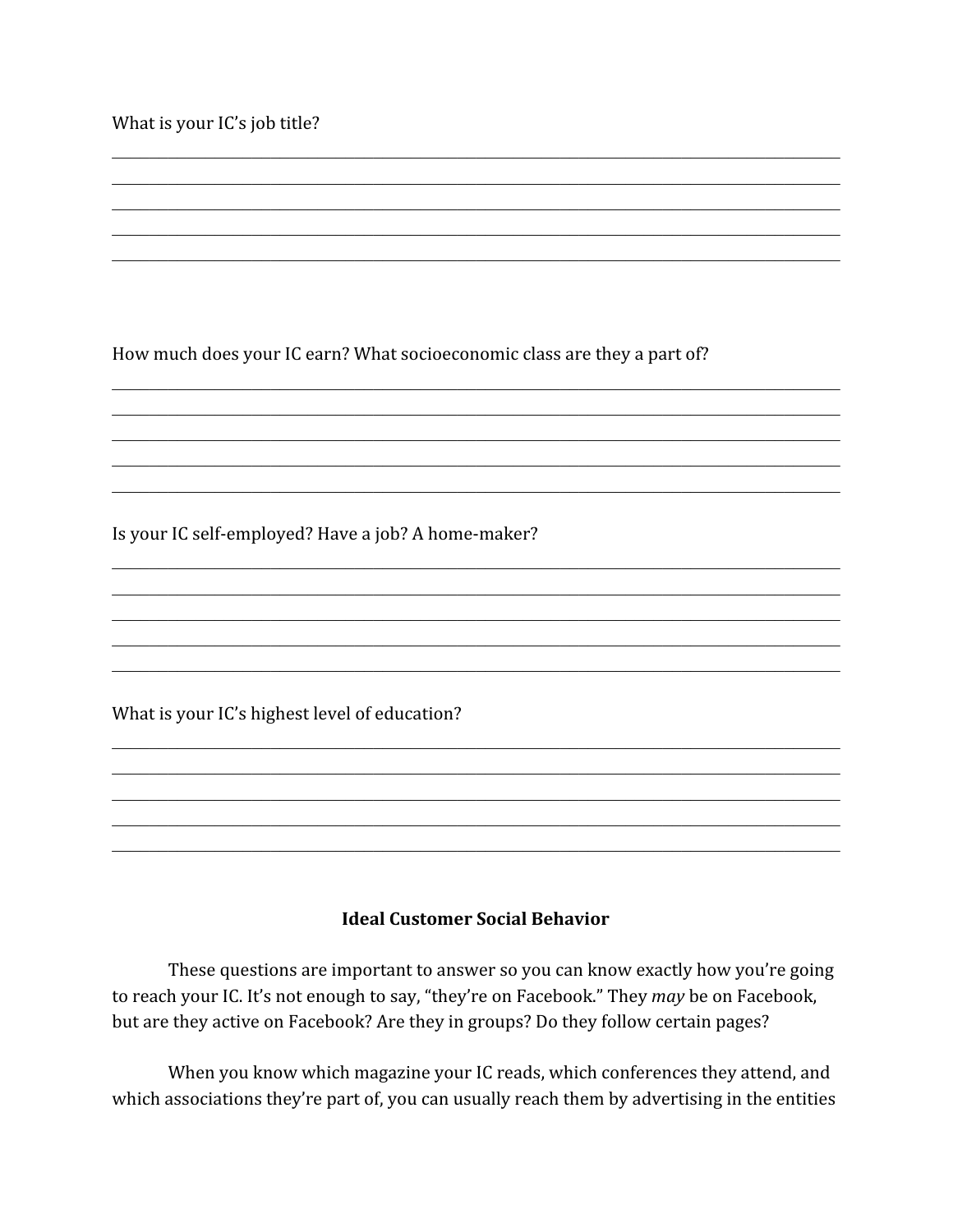associated newsletter. You have to know exactly how to reach your ideal clients so you won't waste money on every possible advertising platform.

What books or magazines does your IC read?

Which blogs, websites, or online forums does your IC frequent?

Which Reddit or Facebook communities is your IC a part of?

Which conferences does your IC attend?

Where does your IC spend the bulk of their time outside of work?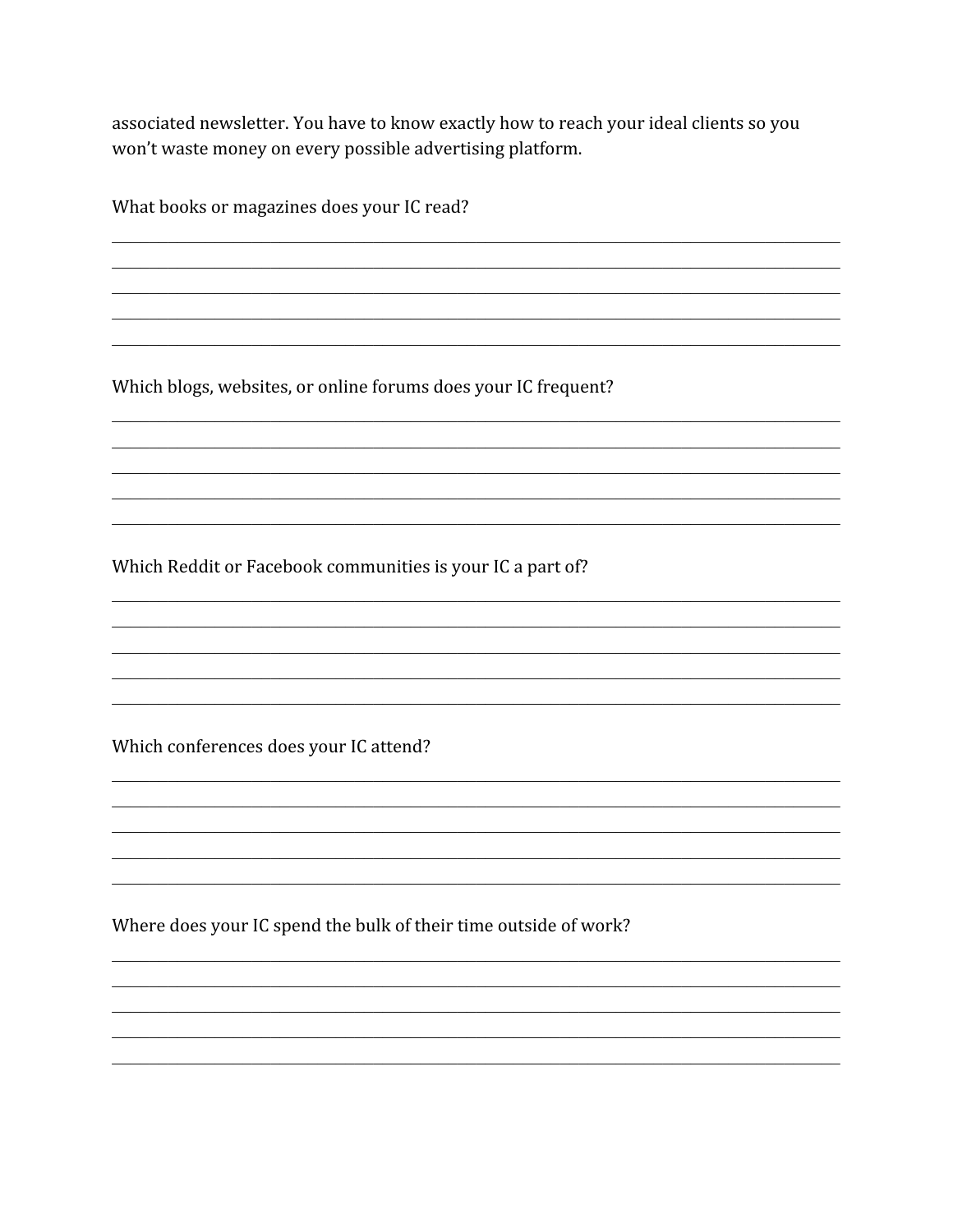Which professional associations is your IC a part of?

Which activities does your IC enjoy and what interests do they have?

How do they live their day-to-day lives?

#### **Ideal Customer Objections**

 $\mathcal{L}_\mathcal{L} = \{ \mathcal{L}_\mathcal{L} = \{ \mathcal{L}_\mathcal{L} = \{ \mathcal{L}_\mathcal{L} = \{ \mathcal{L}_\mathcal{L} = \{ \mathcal{L}_\mathcal{L} = \{ \mathcal{L}_\mathcal{L} = \{ \mathcal{L}_\mathcal{L} = \{ \mathcal{L}_\mathcal{L} = \{ \mathcal{L}_\mathcal{L} = \{ \mathcal{L}_\mathcal{L} = \{ \mathcal{L}_\mathcal{L} = \{ \mathcal{L}_\mathcal{L} = \{ \mathcal{L}_\mathcal{L} = \{ \mathcal{L}_\mathcal{$  $\mathcal{L}_\mathcal{L} = \{ \mathcal{L}_\mathcal{L} = \{ \mathcal{L}_\mathcal{L} = \{ \mathcal{L}_\mathcal{L} = \{ \mathcal{L}_\mathcal{L} = \{ \mathcal{L}_\mathcal{L} = \{ \mathcal{L}_\mathcal{L} = \{ \mathcal{L}_\mathcal{L} = \{ \mathcal{L}_\mathcal{L} = \{ \mathcal{L}_\mathcal{L} = \{ \mathcal{L}_\mathcal{L} = \{ \mathcal{L}_\mathcal{L} = \{ \mathcal{L}_\mathcal{L} = \{ \mathcal{L}_\mathcal{L} = \{ \mathcal{L}_\mathcal{$  $\mathcal{L}_\mathcal{L} = \{ \mathcal{L}_\mathcal{L} = \{ \mathcal{L}_\mathcal{L} = \{ \mathcal{L}_\mathcal{L} = \{ \mathcal{L}_\mathcal{L} = \{ \mathcal{L}_\mathcal{L} = \{ \mathcal{L}_\mathcal{L} = \{ \mathcal{L}_\mathcal{L} = \{ \mathcal{L}_\mathcal{L} = \{ \mathcal{L}_\mathcal{L} = \{ \mathcal{L}_\mathcal{L} = \{ \mathcal{L}_\mathcal{L} = \{ \mathcal{L}_\mathcal{L} = \{ \mathcal{L}_\mathcal{L} = \{ \mathcal{L}_\mathcal{$  $\mathcal{L}_\mathcal{L} = \{ \mathcal{L}_\mathcal{L} = \{ \mathcal{L}_\mathcal{L} = \{ \mathcal{L}_\mathcal{L} = \{ \mathcal{L}_\mathcal{L} = \{ \mathcal{L}_\mathcal{L} = \{ \mathcal{L}_\mathcal{L} = \{ \mathcal{L}_\mathcal{L} = \{ \mathcal{L}_\mathcal{L} = \{ \mathcal{L}_\mathcal{L} = \{ \mathcal{L}_\mathcal{L} = \{ \mathcal{L}_\mathcal{L} = \{ \mathcal{L}_\mathcal{L} = \{ \mathcal{L}_\mathcal{L} = \{ \mathcal{L}_\mathcal{$  $\mathcal{L}_\mathcal{L} = \{ \mathcal{L}_\mathcal{L} = \{ \mathcal{L}_\mathcal{L} = \{ \mathcal{L}_\mathcal{L} = \{ \mathcal{L}_\mathcal{L} = \{ \mathcal{L}_\mathcal{L} = \{ \mathcal{L}_\mathcal{L} = \{ \mathcal{L}_\mathcal{L} = \{ \mathcal{L}_\mathcal{L} = \{ \mathcal{L}_\mathcal{L} = \{ \mathcal{L}_\mathcal{L} = \{ \mathcal{L}_\mathcal{L} = \{ \mathcal{L}_\mathcal{L} = \{ \mathcal{L}_\mathcal{L} = \{ \mathcal{L}_\mathcal{$ 

 $\mathcal{L}_\mathcal{L} = \{ \mathcal{L}_\mathcal{L} = \{ \mathcal{L}_\mathcal{L} = \{ \mathcal{L}_\mathcal{L} = \{ \mathcal{L}_\mathcal{L} = \{ \mathcal{L}_\mathcal{L} = \{ \mathcal{L}_\mathcal{L} = \{ \mathcal{L}_\mathcal{L} = \{ \mathcal{L}_\mathcal{L} = \{ \mathcal{L}_\mathcal{L} = \{ \mathcal{L}_\mathcal{L} = \{ \mathcal{L}_\mathcal{L} = \{ \mathcal{L}_\mathcal{L} = \{ \mathcal{L}_\mathcal{L} = \{ \mathcal{L}_\mathcal{$  $\mathcal{L}_\mathcal{L} = \{ \mathcal{L}_\mathcal{L} = \{ \mathcal{L}_\mathcal{L} = \{ \mathcal{L}_\mathcal{L} = \{ \mathcal{L}_\mathcal{L} = \{ \mathcal{L}_\mathcal{L} = \{ \mathcal{L}_\mathcal{L} = \{ \mathcal{L}_\mathcal{L} = \{ \mathcal{L}_\mathcal{L} = \{ \mathcal{L}_\mathcal{L} = \{ \mathcal{L}_\mathcal{L} = \{ \mathcal{L}_\mathcal{L} = \{ \mathcal{L}_\mathcal{L} = \{ \mathcal{L}_\mathcal{L} = \{ \mathcal{L}_\mathcal{$  $\mathcal{L}_\mathcal{L} = \{ \mathcal{L}_\mathcal{L} = \{ \mathcal{L}_\mathcal{L} = \{ \mathcal{L}_\mathcal{L} = \{ \mathcal{L}_\mathcal{L} = \{ \mathcal{L}_\mathcal{L} = \{ \mathcal{L}_\mathcal{L} = \{ \mathcal{L}_\mathcal{L} = \{ \mathcal{L}_\mathcal{L} = \{ \mathcal{L}_\mathcal{L} = \{ \mathcal{L}_\mathcal{L} = \{ \mathcal{L}_\mathcal{L} = \{ \mathcal{L}_\mathcal{L} = \{ \mathcal{L}_\mathcal{L} = \{ \mathcal{L}_\mathcal{$  $\mathcal{L}_\mathcal{L} = \{ \mathcal{L}_\mathcal{L} = \{ \mathcal{L}_\mathcal{L} = \{ \mathcal{L}_\mathcal{L} = \{ \mathcal{L}_\mathcal{L} = \{ \mathcal{L}_\mathcal{L} = \{ \mathcal{L}_\mathcal{L} = \{ \mathcal{L}_\mathcal{L} = \{ \mathcal{L}_\mathcal{L} = \{ \mathcal{L}_\mathcal{L} = \{ \mathcal{L}_\mathcal{L} = \{ \mathcal{L}_\mathcal{L} = \{ \mathcal{L}_\mathcal{L} = \{ \mathcal{L}_\mathcal{L} = \{ \mathcal{L}_\mathcal{$  $\mathcal{L}_\mathcal{L} = \{ \mathcal{L}_\mathcal{L} = \{ \mathcal{L}_\mathcal{L} = \{ \mathcal{L}_\mathcal{L} = \{ \mathcal{L}_\mathcal{L} = \{ \mathcal{L}_\mathcal{L} = \{ \mathcal{L}_\mathcal{L} = \{ \mathcal{L}_\mathcal{L} = \{ \mathcal{L}_\mathcal{L} = \{ \mathcal{L}_\mathcal{L} = \{ \mathcal{L}_\mathcal{L} = \{ \mathcal{L}_\mathcal{L} = \{ \mathcal{L}_\mathcal{L} = \{ \mathcal{L}_\mathcal{L} = \{ \mathcal{L}_\mathcal{$ 

 $\mathcal{L}_\mathcal{L} = \{ \mathcal{L}_\mathcal{L} = \{ \mathcal{L}_\mathcal{L} = \{ \mathcal{L}_\mathcal{L} = \{ \mathcal{L}_\mathcal{L} = \{ \mathcal{L}_\mathcal{L} = \{ \mathcal{L}_\mathcal{L} = \{ \mathcal{L}_\mathcal{L} = \{ \mathcal{L}_\mathcal{L} = \{ \mathcal{L}_\mathcal{L} = \{ \mathcal{L}_\mathcal{L} = \{ \mathcal{L}_\mathcal{L} = \{ \mathcal{L}_\mathcal{L} = \{ \mathcal{L}_\mathcal{L} = \{ \mathcal{L}_\mathcal{$  $\mathcal{L}_\mathcal{L} = \{ \mathcal{L}_\mathcal{L} = \{ \mathcal{L}_\mathcal{L} = \{ \mathcal{L}_\mathcal{L} = \{ \mathcal{L}_\mathcal{L} = \{ \mathcal{L}_\mathcal{L} = \{ \mathcal{L}_\mathcal{L} = \{ \mathcal{L}_\mathcal{L} = \{ \mathcal{L}_\mathcal{L} = \{ \mathcal{L}_\mathcal{L} = \{ \mathcal{L}_\mathcal{L} = \{ \mathcal{L}_\mathcal{L} = \{ \mathcal{L}_\mathcal{L} = \{ \mathcal{L}_\mathcal{L} = \{ \mathcal{L}_\mathcal{$  $\mathcal{L}_\mathcal{L} = \{ \mathcal{L}_\mathcal{L} = \{ \mathcal{L}_\mathcal{L} = \{ \mathcal{L}_\mathcal{L} = \{ \mathcal{L}_\mathcal{L} = \{ \mathcal{L}_\mathcal{L} = \{ \mathcal{L}_\mathcal{L} = \{ \mathcal{L}_\mathcal{L} = \{ \mathcal{L}_\mathcal{L} = \{ \mathcal{L}_\mathcal{L} = \{ \mathcal{L}_\mathcal{L} = \{ \mathcal{L}_\mathcal{L} = \{ \mathcal{L}_\mathcal{L} = \{ \mathcal{L}_\mathcal{L} = \{ \mathcal{L}_\mathcal{$  $\mathcal{L}_\mathcal{L} = \{ \mathcal{L}_\mathcal{L} = \{ \mathcal{L}_\mathcal{L} = \{ \mathcal{L}_\mathcal{L} = \{ \mathcal{L}_\mathcal{L} = \{ \mathcal{L}_\mathcal{L} = \{ \mathcal{L}_\mathcal{L} = \{ \mathcal{L}_\mathcal{L} = \{ \mathcal{L}_\mathcal{L} = \{ \mathcal{L}_\mathcal{L} = \{ \mathcal{L}_\mathcal{L} = \{ \mathcal{L}_\mathcal{L} = \{ \mathcal{L}_\mathcal{L} = \{ \mathcal{L}_\mathcal{L} = \{ \mathcal{L}_\mathcal{$  $\mathcal{L}_\mathcal{L} = \{ \mathcal{L}_\mathcal{L} = \{ \mathcal{L}_\mathcal{L} = \{ \mathcal{L}_\mathcal{L} = \{ \mathcal{L}_\mathcal{L} = \{ \mathcal{L}_\mathcal{L} = \{ \mathcal{L}_\mathcal{L} = \{ \mathcal{L}_\mathcal{L} = \{ \mathcal{L}_\mathcal{L} = \{ \mathcal{L}_\mathcal{L} = \{ \mathcal{L}_\mathcal{L} = \{ \mathcal{L}_\mathcal{L} = \{ \mathcal{L}_\mathcal{L} = \{ \mathcal{L}_\mathcal{L} = \{ \mathcal{L}_\mathcal{$ 

Objections are important to know because they will help you to create a better sales process, eliminating objections as you are making the offer. This will also come in useful when we work on our sales process.

There are only three reasons why someone wouldn't want to purchase from you.

- 1) They don't have the money.
- 2) They legitimately don't want your service.
- 3) They don't *believe* your results will work for them.

You have to be able to articulate exactly why they should believe that your service will work for them. Was it because it worked for similar clients? Do you have testimonials to prove it?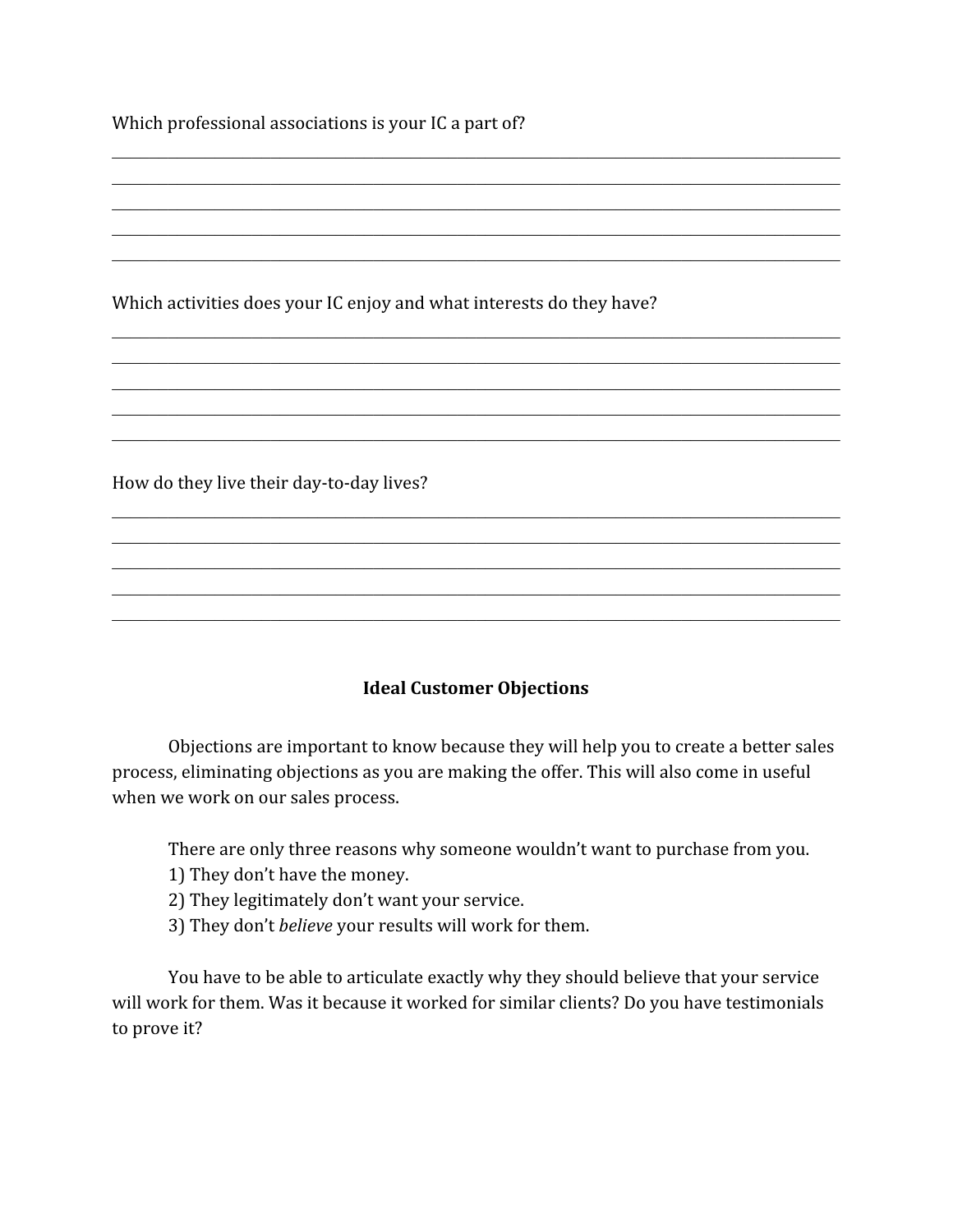Why would your IC *not* want to purchase from you?

# **Ideal Customer Psychographics**

 $\mathcal{L}_\mathcal{L} = \{ \mathcal{L}_\mathcal{L} = \{ \mathcal{L}_\mathcal{L} = \{ \mathcal{L}_\mathcal{L} = \{ \mathcal{L}_\mathcal{L} = \{ \mathcal{L}_\mathcal{L} = \{ \mathcal{L}_\mathcal{L} = \{ \mathcal{L}_\mathcal{L} = \{ \mathcal{L}_\mathcal{L} = \{ \mathcal{L}_\mathcal{L} = \{ \mathcal{L}_\mathcal{L} = \{ \mathcal{L}_\mathcal{L} = \{ \mathcal{L}_\mathcal{L} = \{ \mathcal{L}_\mathcal{L} = \{ \mathcal{L}_\mathcal{$  $\mathcal{L}_\mathcal{L} = \{ \mathcal{L}_\mathcal{L} = \{ \mathcal{L}_\mathcal{L} = \{ \mathcal{L}_\mathcal{L} = \{ \mathcal{L}_\mathcal{L} = \{ \mathcal{L}_\mathcal{L} = \{ \mathcal{L}_\mathcal{L} = \{ \mathcal{L}_\mathcal{L} = \{ \mathcal{L}_\mathcal{L} = \{ \mathcal{L}_\mathcal{L} = \{ \mathcal{L}_\mathcal{L} = \{ \mathcal{L}_\mathcal{L} = \{ \mathcal{L}_\mathcal{L} = \{ \mathcal{L}_\mathcal{L} = \{ \mathcal{L}_\mathcal{$  $\mathcal{L}_\mathcal{L} = \{ \mathcal{L}_\mathcal{L} = \{ \mathcal{L}_\mathcal{L} = \{ \mathcal{L}_\mathcal{L} = \{ \mathcal{L}_\mathcal{L} = \{ \mathcal{L}_\mathcal{L} = \{ \mathcal{L}_\mathcal{L} = \{ \mathcal{L}_\mathcal{L} = \{ \mathcal{L}_\mathcal{L} = \{ \mathcal{L}_\mathcal{L} = \{ \mathcal{L}_\mathcal{L} = \{ \mathcal{L}_\mathcal{L} = \{ \mathcal{L}_\mathcal{L} = \{ \mathcal{L}_\mathcal{L} = \{ \mathcal{L}_\mathcal{$  $\mathcal{L}_\mathcal{L} = \{ \mathcal{L}_\mathcal{L} = \{ \mathcal{L}_\mathcal{L} = \{ \mathcal{L}_\mathcal{L} = \{ \mathcal{L}_\mathcal{L} = \{ \mathcal{L}_\mathcal{L} = \{ \mathcal{L}_\mathcal{L} = \{ \mathcal{L}_\mathcal{L} = \{ \mathcal{L}_\mathcal{L} = \{ \mathcal{L}_\mathcal{L} = \{ \mathcal{L}_\mathcal{L} = \{ \mathcal{L}_\mathcal{L} = \{ \mathcal{L}_\mathcal{L} = \{ \mathcal{L}_\mathcal{L} = \{ \mathcal{L}_\mathcal{$  $\mathcal{L}_\mathcal{L} = \{ \mathcal{L}_\mathcal{L} = \{ \mathcal{L}_\mathcal{L} = \{ \mathcal{L}_\mathcal{L} = \{ \mathcal{L}_\mathcal{L} = \{ \mathcal{L}_\mathcal{L} = \{ \mathcal{L}_\mathcal{L} = \{ \mathcal{L}_\mathcal{L} = \{ \mathcal{L}_\mathcal{L} = \{ \mathcal{L}_\mathcal{L} = \{ \mathcal{L}_\mathcal{L} = \{ \mathcal{L}_\mathcal{L} = \{ \mathcal{L}_\mathcal{L} = \{ \mathcal{L}_\mathcal{L} = \{ \mathcal{L}_\mathcal{$ 

While Demographics describes the *facts* of your IC, Psychographics explains *why* they do what they do and *why* they buy. You can only effectively reach your IC when you are clear on both their demographics and psychographics. The combination of both sets of data starts to form your buyer persona – a detailed picture of the people you work with now, and would like to work with in the future. If you don't know HOW each of these things look and feel in the life of your ideal client, it's time to find out.

### **Psychographics include these 4 subcategories:**

- 1. Personality (Introvert/Extrovert, Kind, Persistent, Confident etc.)
- 2. Values (Includes Attitudes, Values, Principles, Beliefs)
- 3. Their Desires (Includes: Hopes, Dreams, and Aspirations).
- 4. Their Fears (Includes Fears, Challenges and Pain Points).
- 5. Spending Habits

## **Ideal Customer Personality**

\_\_\_\_\_\_\_\_\_\_\_\_\_\_\_\_\_\_\_\_\_\_\_\_\_\_\_\_\_\_\_\_\_\_\_\_\_\_\_\_\_\_\_\_\_\_\_\_\_\_\_\_\_\_\_\_\_\_\_\_\_\_\_\_\_\_\_\_\_\_\_\_\_\_\_\_\_\_\_\_\_\_\_\_\_\_\_\_\_\_\_\_\_\_\_\_\_\_\_\_\_\_\_\_\_ \_\_\_\_\_\_\_\_\_\_\_\_\_\_\_\_\_\_\_\_\_\_\_\_\_\_\_\_\_\_\_\_\_\_\_\_\_\_\_\_\_\_\_\_\_\_\_\_\_\_\_\_\_\_\_\_\_\_\_\_\_\_\_\_\_\_\_\_\_\_\_\_\_\_\_\_\_\_\_\_\_\_\_\_\_\_\_\_\_\_\_\_\_\_\_\_\_\_\_\_\_\_\_\_\_ \_\_\_\_\_\_\_\_\_\_\_\_\_\_\_\_\_\_\_\_\_\_\_\_\_\_\_\_\_\_\_\_\_\_\_\_\_\_\_\_\_\_\_\_\_\_\_\_\_\_\_\_\_\_\_\_\_\_\_\_\_\_\_\_\_\_\_\_\_\_\_\_\_\_\_\_\_\_\_\_\_\_\_\_\_\_\_\_\_\_\_\_\_\_\_\_\_\_\_\_\_\_\_\_\_ \_\_\_\_\_\_\_\_\_\_\_\_\_\_\_\_\_\_\_\_\_\_\_\_\_\_\_\_\_\_\_\_\_\_\_\_\_\_\_\_\_\_\_\_\_\_\_\_\_\_\_\_\_\_\_\_\_\_\_\_\_\_\_\_\_\_\_\_\_\_\_\_\_\_\_\_\_\_\_\_\_\_\_\_\_\_\_\_\_\_\_\_\_\_\_\_\_\_\_\_\_\_\_\_\_

What is your IC's personality like?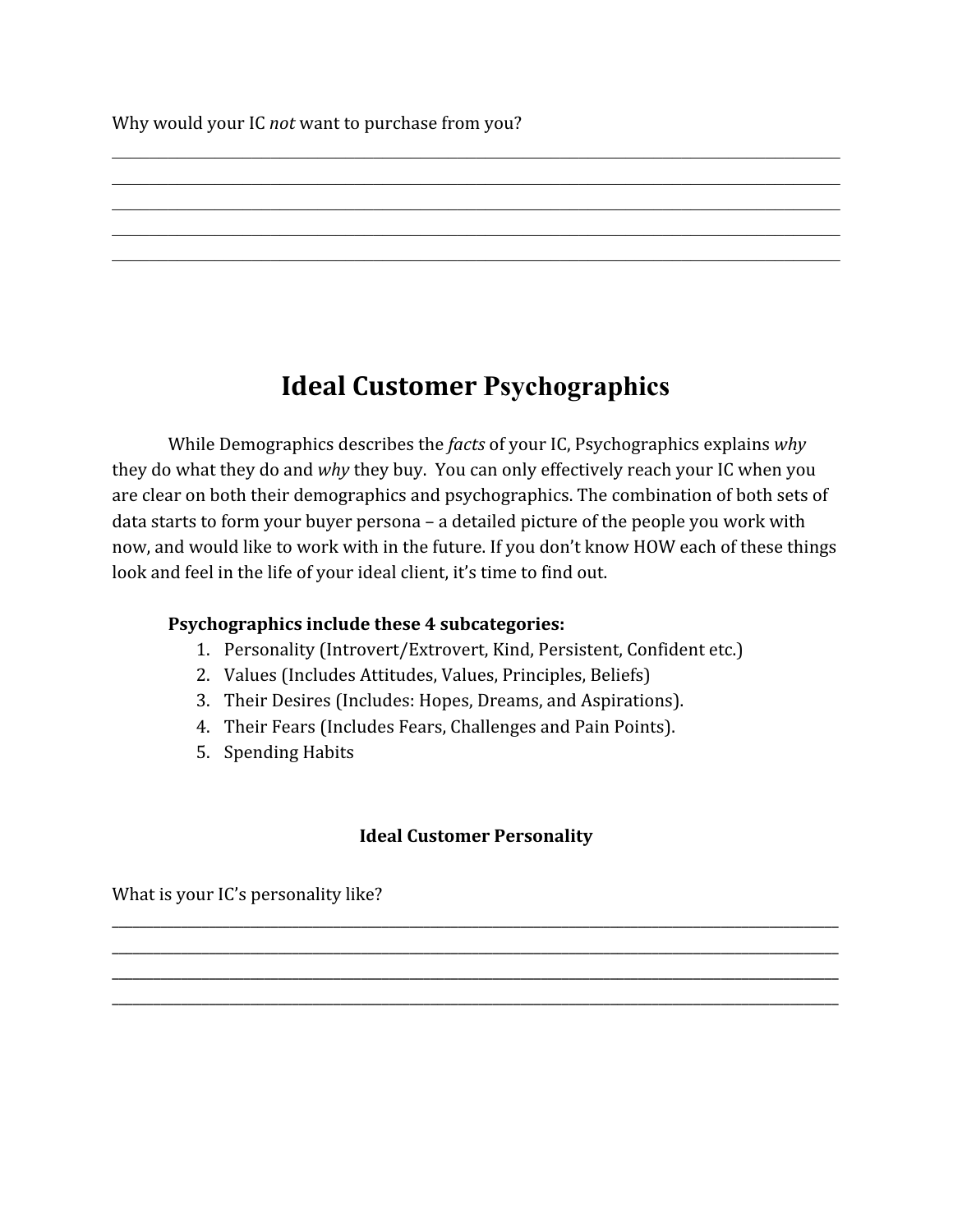#### **Ideal Customer's Values**

What are your IC's Values, principles, and beliefs? Are they religious? Spiritual?

#### **Ideal Customers Desires**

What are your IC's Desires? What do they want more than anything? Also, why do they want what they want?

What is your IC's greatest desire? What do they want more than anything? Why do they want what they want?

What is the greatest opportunity your IC wants to take advantage of?

How will your IC feel when they have achieved what they want?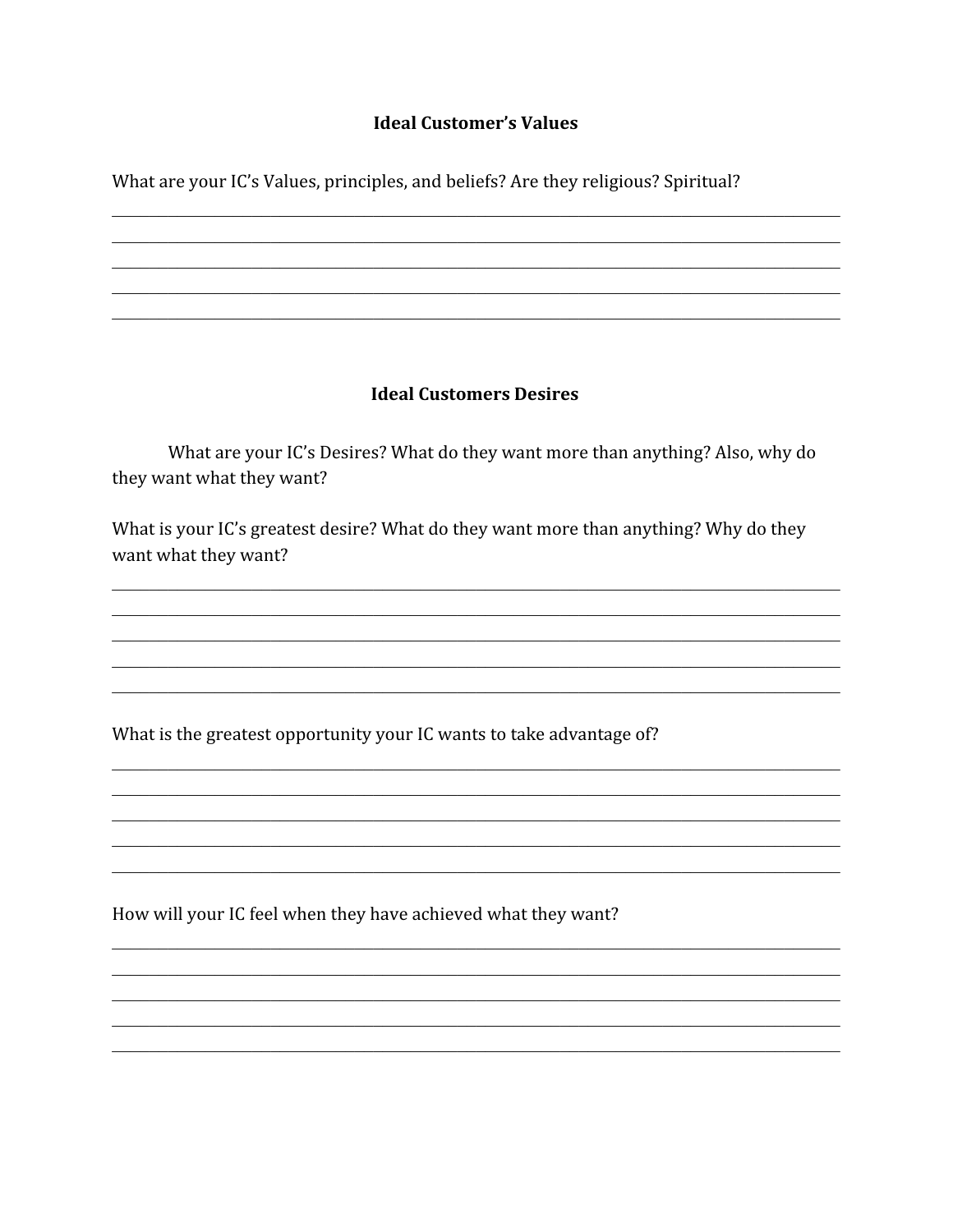What is your IC's purpose for this time in her life?

#### **Ideal Customer Fears**

What are your IC's Fears? Challenges? Pain Points? What do they fear most of all? The answers to these questions will help you write your advertising and help you produce targeted content.

What is the greatest fear of your IC? What does that fear feel like in her daily life?

What are your IC's challenges? How do those challenges look and feel, in her daily life? Where are they stuck and what are their problems?

What are your IC's pain points?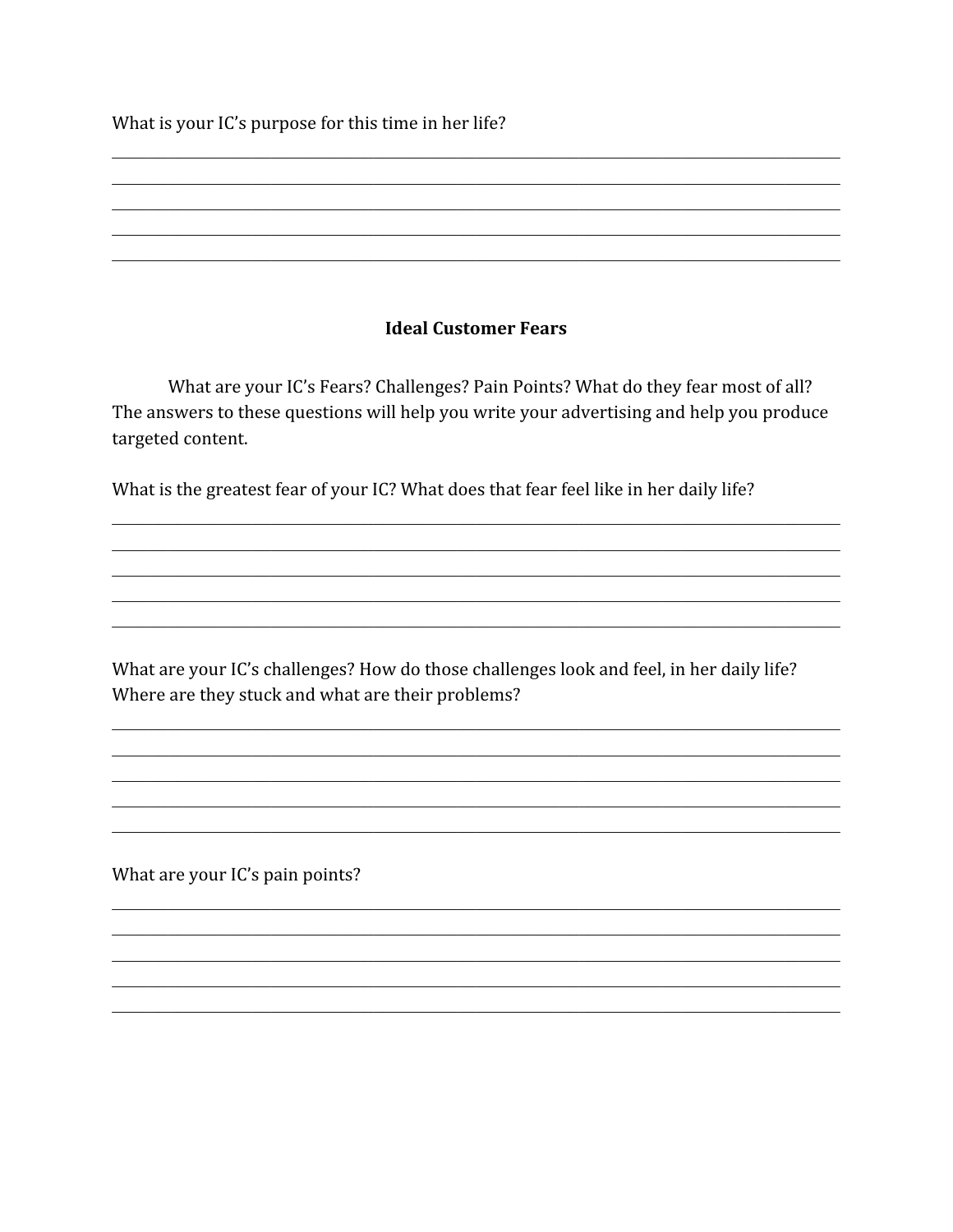#### **Ideal Customer Spending Habits**

When we know what basic motives drive our IC's buying decisions, it's a lot easier to make a sale. What would make it so that your IC will happily pay for your services? What product or service and what benefit does she value so much that she's willing to pay for it?

 $\mathcal{L}_\mathcal{L} = \{ \mathcal{L}_\mathcal{L} = \{ \mathcal{L}_\mathcal{L} = \{ \mathcal{L}_\mathcal{L} = \{ \mathcal{L}_\mathcal{L} = \{ \mathcal{L}_\mathcal{L} = \{ \mathcal{L}_\mathcal{L} = \{ \mathcal{L}_\mathcal{L} = \{ \mathcal{L}_\mathcal{L} = \{ \mathcal{L}_\mathcal{L} = \{ \mathcal{L}_\mathcal{L} = \{ \mathcal{L}_\mathcal{L} = \{ \mathcal{L}_\mathcal{L} = \{ \mathcal{L}_\mathcal{L} = \{ \mathcal{L}_\mathcal{$  $\mathcal{L}_\mathcal{L} = \{ \mathcal{L}_\mathcal{L} = \{ \mathcal{L}_\mathcal{L} = \{ \mathcal{L}_\mathcal{L} = \{ \mathcal{L}_\mathcal{L} = \{ \mathcal{L}_\mathcal{L} = \{ \mathcal{L}_\mathcal{L} = \{ \mathcal{L}_\mathcal{L} = \{ \mathcal{L}_\mathcal{L} = \{ \mathcal{L}_\mathcal{L} = \{ \mathcal{L}_\mathcal{L} = \{ \mathcal{L}_\mathcal{L} = \{ \mathcal{L}_\mathcal{L} = \{ \mathcal{L}_\mathcal{L} = \{ \mathcal{L}_\mathcal{$  $\mathcal{L}_\mathcal{L} = \{ \mathcal{L}_\mathcal{L} = \{ \mathcal{L}_\mathcal{L} = \{ \mathcal{L}_\mathcal{L} = \{ \mathcal{L}_\mathcal{L} = \{ \mathcal{L}_\mathcal{L} = \{ \mathcal{L}_\mathcal{L} = \{ \mathcal{L}_\mathcal{L} = \{ \mathcal{L}_\mathcal{L} = \{ \mathcal{L}_\mathcal{L} = \{ \mathcal{L}_\mathcal{L} = \{ \mathcal{L}_\mathcal{L} = \{ \mathcal{L}_\mathcal{L} = \{ \mathcal{L}_\mathcal{L} = \{ \mathcal{L}_\mathcal{$  $\mathcal{L}_\mathcal{L} = \{ \mathcal{L}_\mathcal{L} = \{ \mathcal{L}_\mathcal{L} = \{ \mathcal{L}_\mathcal{L} = \{ \mathcal{L}_\mathcal{L} = \{ \mathcal{L}_\mathcal{L} = \{ \mathcal{L}_\mathcal{L} = \{ \mathcal{L}_\mathcal{L} = \{ \mathcal{L}_\mathcal{L} = \{ \mathcal{L}_\mathcal{L} = \{ \mathcal{L}_\mathcal{L} = \{ \mathcal{L}_\mathcal{L} = \{ \mathcal{L}_\mathcal{L} = \{ \mathcal{L}_\mathcal{L} = \{ \mathcal{L}_\mathcal{$  $\mathcal{L}_\mathcal{L} = \{ \mathcal{L}_\mathcal{L} = \{ \mathcal{L}_\mathcal{L} = \{ \mathcal{L}_\mathcal{L} = \{ \mathcal{L}_\mathcal{L} = \{ \mathcal{L}_\mathcal{L} = \{ \mathcal{L}_\mathcal{L} = \{ \mathcal{L}_\mathcal{L} = \{ \mathcal{L}_\mathcal{L} = \{ \mathcal{L}_\mathcal{L} = \{ \mathcal{L}_\mathcal{L} = \{ \mathcal{L}_\mathcal{L} = \{ \mathcal{L}_\mathcal{L} = \{ \mathcal{L}_\mathcal{L} = \{ \mathcal{L}_\mathcal{$ 

 $\mathcal{L}_\mathcal{L} = \{ \mathcal{L}_\mathcal{L} = \{ \mathcal{L}_\mathcal{L} = \{ \mathcal{L}_\mathcal{L} = \{ \mathcal{L}_\mathcal{L} = \{ \mathcal{L}_\mathcal{L} = \{ \mathcal{L}_\mathcal{L} = \{ \mathcal{L}_\mathcal{L} = \{ \mathcal{L}_\mathcal{L} = \{ \mathcal{L}_\mathcal{L} = \{ \mathcal{L}_\mathcal{L} = \{ \mathcal{L}_\mathcal{L} = \{ \mathcal{L}_\mathcal{L} = \{ \mathcal{L}_\mathcal{L} = \{ \mathcal{L}_\mathcal{$  $\mathcal{L}_\mathcal{L} = \{ \mathcal{L}_\mathcal{L} = \{ \mathcal{L}_\mathcal{L} = \{ \mathcal{L}_\mathcal{L} = \{ \mathcal{L}_\mathcal{L} = \{ \mathcal{L}_\mathcal{L} = \{ \mathcal{L}_\mathcal{L} = \{ \mathcal{L}_\mathcal{L} = \{ \mathcal{L}_\mathcal{L} = \{ \mathcal{L}_\mathcal{L} = \{ \mathcal{L}_\mathcal{L} = \{ \mathcal{L}_\mathcal{L} = \{ \mathcal{L}_\mathcal{L} = \{ \mathcal{L}_\mathcal{L} = \{ \mathcal{L}_\mathcal{$  $\mathcal{L}_\mathcal{L} = \{ \mathcal{L}_\mathcal{L} = \{ \mathcal{L}_\mathcal{L} = \{ \mathcal{L}_\mathcal{L} = \{ \mathcal{L}_\mathcal{L} = \{ \mathcal{L}_\mathcal{L} = \{ \mathcal{L}_\mathcal{L} = \{ \mathcal{L}_\mathcal{L} = \{ \mathcal{L}_\mathcal{L} = \{ \mathcal{L}_\mathcal{L} = \{ \mathcal{L}_\mathcal{L} = \{ \mathcal{L}_\mathcal{L} = \{ \mathcal{L}_\mathcal{L} = \{ \mathcal{L}_\mathcal{L} = \{ \mathcal{L}_\mathcal{$  $\mathcal{L}_\mathcal{L} = \{ \mathcal{L}_\mathcal{L} = \{ \mathcal{L}_\mathcal{L} = \{ \mathcal{L}_\mathcal{L} = \{ \mathcal{L}_\mathcal{L} = \{ \mathcal{L}_\mathcal{L} = \{ \mathcal{L}_\mathcal{L} = \{ \mathcal{L}_\mathcal{L} = \{ \mathcal{L}_\mathcal{L} = \{ \mathcal{L}_\mathcal{L} = \{ \mathcal{L}_\mathcal{L} = \{ \mathcal{L}_\mathcal{L} = \{ \mathcal{L}_\mathcal{L} = \{ \mathcal{L}_\mathcal{L} = \{ \mathcal{L}_\mathcal{$  $\mathcal{L}_\mathcal{L} = \{ \mathcal{L}_\mathcal{L} = \{ \mathcal{L}_\mathcal{L} = \{ \mathcal{L}_\mathcal{L} = \{ \mathcal{L}_\mathcal{L} = \{ \mathcal{L}_\mathcal{L} = \{ \mathcal{L}_\mathcal{L} = \{ \mathcal{L}_\mathcal{L} = \{ \mathcal{L}_\mathcal{L} = \{ \mathcal{L}_\mathcal{L} = \{ \mathcal{L}_\mathcal{L} = \{ \mathcal{L}_\mathcal{L} = \{ \mathcal{L}_\mathcal{L} = \{ \mathcal{L}_\mathcal{L} = \{ \mathcal{L}_\mathcal{$ 

What are your IC's basic motives that drive buying decisions?

What value does your IC place on price, quality and design?

Does your IC follow a strict budget? Do they need to check with their spouse before buying?

 $\mathcal{L}_\mathcal{L} = \{ \mathcal{L}_\mathcal{L} = \{ \mathcal{L}_\mathcal{L} = \{ \mathcal{L}_\mathcal{L} = \{ \mathcal{L}_\mathcal{L} = \{ \mathcal{L}_\mathcal{L} = \{ \mathcal{L}_\mathcal{L} = \{ \mathcal{L}_\mathcal{L} = \{ \mathcal{L}_\mathcal{L} = \{ \mathcal{L}_\mathcal{L} = \{ \mathcal{L}_\mathcal{L} = \{ \mathcal{L}_\mathcal{L} = \{ \mathcal{L}_\mathcal{L} = \{ \mathcal{L}_\mathcal{L} = \{ \mathcal{L}_\mathcal{$  $\mathcal{L}_\mathcal{L} = \{ \mathcal{L}_\mathcal{L} = \{ \mathcal{L}_\mathcal{L} = \{ \mathcal{L}_\mathcal{L} = \{ \mathcal{L}_\mathcal{L} = \{ \mathcal{L}_\mathcal{L} = \{ \mathcal{L}_\mathcal{L} = \{ \mathcal{L}_\mathcal{L} = \{ \mathcal{L}_\mathcal{L} = \{ \mathcal{L}_\mathcal{L} = \{ \mathcal{L}_\mathcal{L} = \{ \mathcal{L}_\mathcal{L} = \{ \mathcal{L}_\mathcal{L} = \{ \mathcal{L}_\mathcal{L} = \{ \mathcal{L}_\mathcal{$  $\mathcal{L}_\mathcal{L} = \{ \mathcal{L}_\mathcal{L} = \{ \mathcal{L}_\mathcal{L} = \{ \mathcal{L}_\mathcal{L} = \{ \mathcal{L}_\mathcal{L} = \{ \mathcal{L}_\mathcal{L} = \{ \mathcal{L}_\mathcal{L} = \{ \mathcal{L}_\mathcal{L} = \{ \mathcal{L}_\mathcal{L} = \{ \mathcal{L}_\mathcal{L} = \{ \mathcal{L}_\mathcal{L} = \{ \mathcal{L}_\mathcal{L} = \{ \mathcal{L}_\mathcal{L} = \{ \mathcal{L}_\mathcal{L} = \{ \mathcal{L}_\mathcal{$  $\mathcal{L}_\mathcal{L} = \{ \mathcal{L}_\mathcal{L} = \{ \mathcal{L}_\mathcal{L} = \{ \mathcal{L}_\mathcal{L} = \{ \mathcal{L}_\mathcal{L} = \{ \mathcal{L}_\mathcal{L} = \{ \mathcal{L}_\mathcal{L} = \{ \mathcal{L}_\mathcal{L} = \{ \mathcal{L}_\mathcal{L} = \{ \mathcal{L}_\mathcal{L} = \{ \mathcal{L}_\mathcal{L} = \{ \mathcal{L}_\mathcal{L} = \{ \mathcal{L}_\mathcal{L} = \{ \mathcal{L}_\mathcal{L} = \{ \mathcal{L}_\mathcal{$ 

Now that we have all the information about our IC, I'm going to give you your homework!

- 1. Go back and get clear on your branding.
- 2. Get more clarity on your IC.
- 3. Write a short story about them! This doesn't need to be longer than a page, but it is important to include as many of the demographics we have clarified above. This story should include their name, a picture, information, and a story. Imagine you are your IC and are journaling about the discovery of your product or service. What were they thinking *before* they bought your product? How were they *feeling*? *Why* were they feeling that way? What were